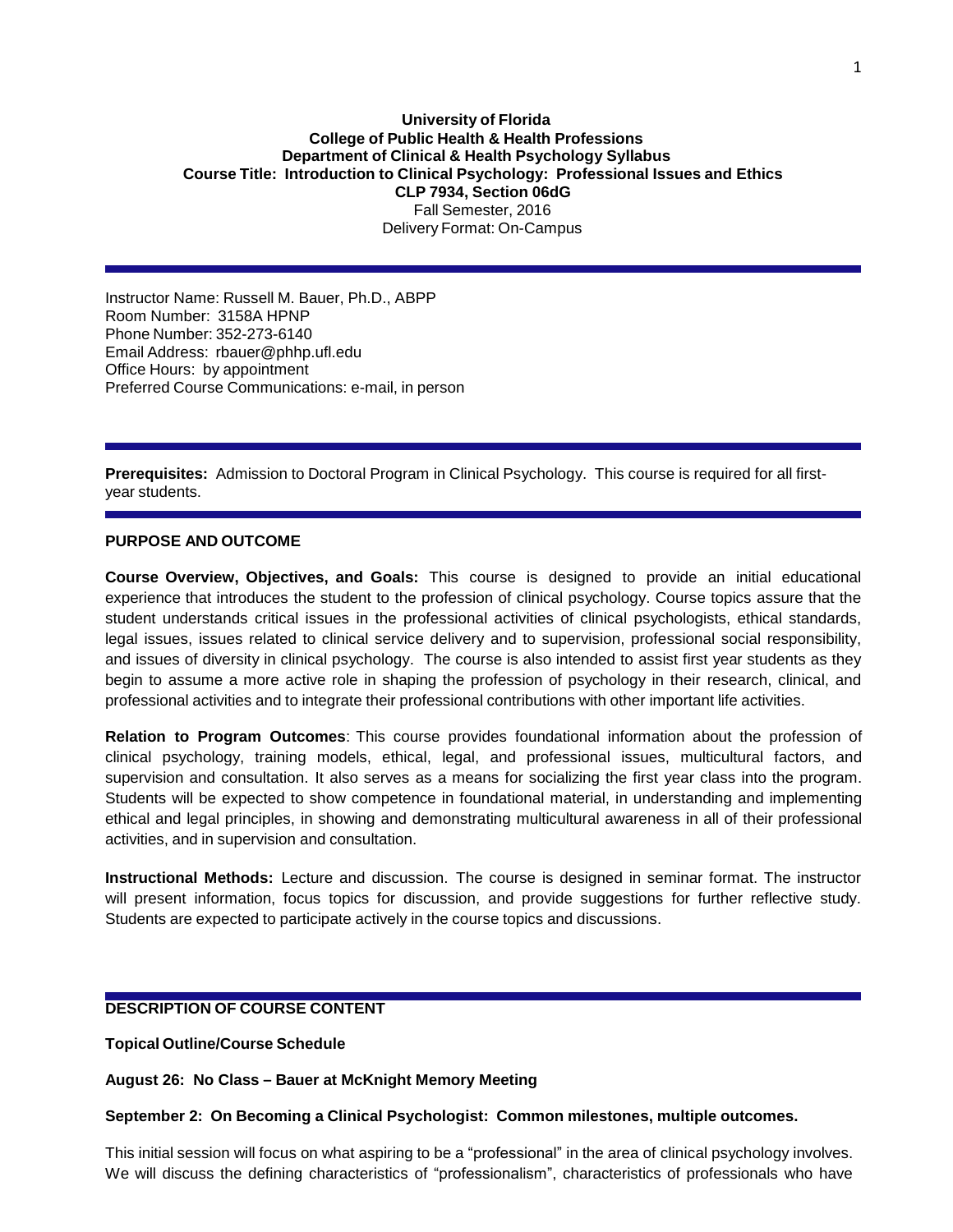been socialized into the science and profession of clinical psychology, the common milestones on the paths to the development of diverse careers, and the importance of self-care.

Grus, C. L., & Kaslow, N. J. (2014). Professionalism: Professional Attitudes and Values in Psychology. In Johnson, W. B. & Kaslow, N. J. Eds. *The Oxford Handbook of Education and Training in Professional Psychology*, (pp. 491-509), New York: Oxford University Press.

Callahan, J. L., Hogan, L. R., Klonoff, E. A. & Collins, F. L. (2014). Predicting Match Outcomes: Science, Practice, and Personality. Training and Education in Professional Psychology, 8, 68-82.

McCutcheon, S. R. (2011). The internship crisis: An uncommon urgency to build a common solution. *Training and Education in Professional Psychology*, 5, 144-148.

Herman, M., & Sharer, N. (2013). Trying to summarize state licensure laws for psychologists: Burial by grains of salt. *Training and Education in Professional Psychology*, 7, 123-133.

Robiner, W. N., Dixon, K.E., Miner, J. L., & Hong, B. A. (2012). Board certification in psychology: Insights from medicine and hospital psychology. *Journal of Clinical Psychology in Medical Settings*, 19, 30-40.

## **September 9: Careers in Clinical Psychology.**

This class session is spent discussing various career options and outcomes of training in clinical psychology, including a discussion of critical experiences and characteristics of students that led to their choice of career.

Norcross, J. C., & Karpiak, C. P. (2012). Clinical psychologists in the 2010s: 50 years of the APA Division of Clinical Psychology. *Clinical Psychology: Science and Practice*, 19, 1-12.

Calhoun, K. & Craighead, E. (2006). Clinical psychology in academic departments. *Clinical Psychology Science and Practice*, 13, 278-281.

Abromowitz, J. & Piacentini, J. (2006) Clinical psychologists in departments of psychiatry: Current Issues and a look to the future (2006). *Clinical Psychology Science and Practice*, 13, 282-286.

Comas-Diaz, L. (2006). The present and future of clinical psychology in private practice. *Clinical Psychology Science and Practice*, 13, 273-277.

McDaniel, S. H. & deGruy, F. V. (2014). An Introduction to Primary Care and Psychology. American Psychologist, 69, 325-331.

### **September 16: Training Models in Clinical Psychology.**

This session familiarizes students with the various conceptual models that programs use to train clinical psychologists in the 21<sup>st</sup> century. How do educators conceptualize and measure the goals and outcomes of clinical training?

Bell, D. J. & Hausman, E. M. (2014). Training Models in Professional Psychology Doctoral Programs. In Johnson, W. B. & Kaslow, N. J. Eds. *The Oxford Handbook of Education and Training in Professional Psychology*, (pp. 33-51), New York: Oxford University Press.

Rozensky, R. H. (2014). Employment Trends for early Career Psychologists: Implications for Education and Training Programs in Professional Psychology and for Those Who Wish to Become Successful Early Career Psychologists. In Johnson, W. B. & Kaslow, N. J. Eds. *The Oxford*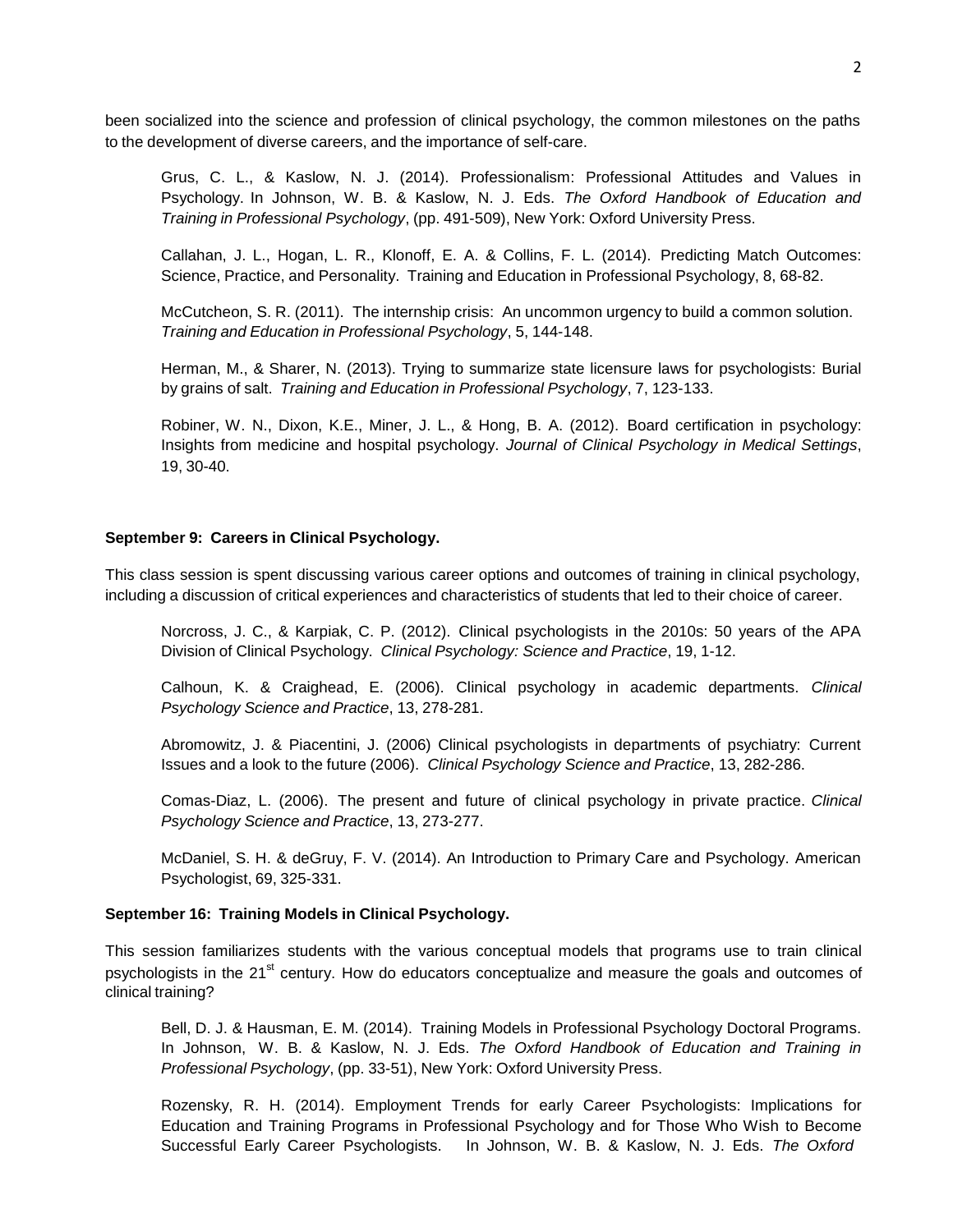*Handbook of Education and Training in Professional Psychology*, (pp. 548-565), New York: Oxford University Press.

Rozensky, R. H. (2014). Implications of the Affordable Care Act for Education and Training in Professional Psychology. *Training and Education in Professional Psychology*, 8, 83-94.

Hatcher, R. L., Fouad, N. A., Campbell, L. F., McCutcheon, S. R., Grus, C. L., & Leahy, K. L. (2013). Competency-Based Education for Professional Psychology: Moving From Concept to Practice. *Training and Education in Professional Psychology*, 7, 225-234.

Rodolfa, E., Bent, R., Eisman, E., Nelson, P., Rehm, L. & Ritchie, P. (2005). A Cube Model for Competency Development: Implications for Psychology Educators and Regulators. *Professional Psychology: Research and Practice*, 36, 347-354.

## **September 23: Ethical Principles I**

This session, and the one that follows, addresses the APA code of conduct and ethics that must guide all activity within professional psychology. Students will develop both knowledge of the ethical code and an appreciation of how to apply it to case scenarios.

American Psychological Association (2002). Ethical Principles of Psychologists and Code of Conduct. *American Psychologist*, 57, 1060-1073. (This is reproduced in your student handbook…please bring to class for reference).

American Psychological Association (2010). 2010 Amendments to the 2002 "Ethical Principles of Psychologists and Code of conduct". *American Psychologist*, 65, 493.

Koocher, G. P., & Keith-Spiegel, P. (2008). On being ethical. Ethics in Psychology and the Mental Health Professions. New York: Oxford University Press, pp. 3-19.

# **September 30: Ethical Principles II**

Consideration of ethics vignettes and continued discussion of ethical principles in clinical practice, research and teaching. Impress your classmates with your solutions to ethical dilemmas!

## **October 7: Legal Issues I**

Psychological practice takes place within a legal environment, and it is often the case that ethical, professional and legal issues conflict. These issues, and the ways that psychologists address them, are discussed in this and the next session.

Borum, R. & Reddy, M. (2001). Assessing violence risk in Tarasoff situations: A fact-based model of inquiry. Behavioral Sciences and the Law, 19, 375-385.

Walcott, D.M., Cerundolo, P., & Beck, J.C., (2001). Current analysis of the Tarasoff duty: an evolution towards the limitation of the duty to protect. Behavioral Sciences and the Law, 19, 325-343.

Florida Statutes, Chapter 490: Psychological Services Act. This is reproduced in its entirety in the readings folder.

Florida Statutes, Chapter 394: Mental Health Services Act: this is reproduced in its entirety in the readings folder.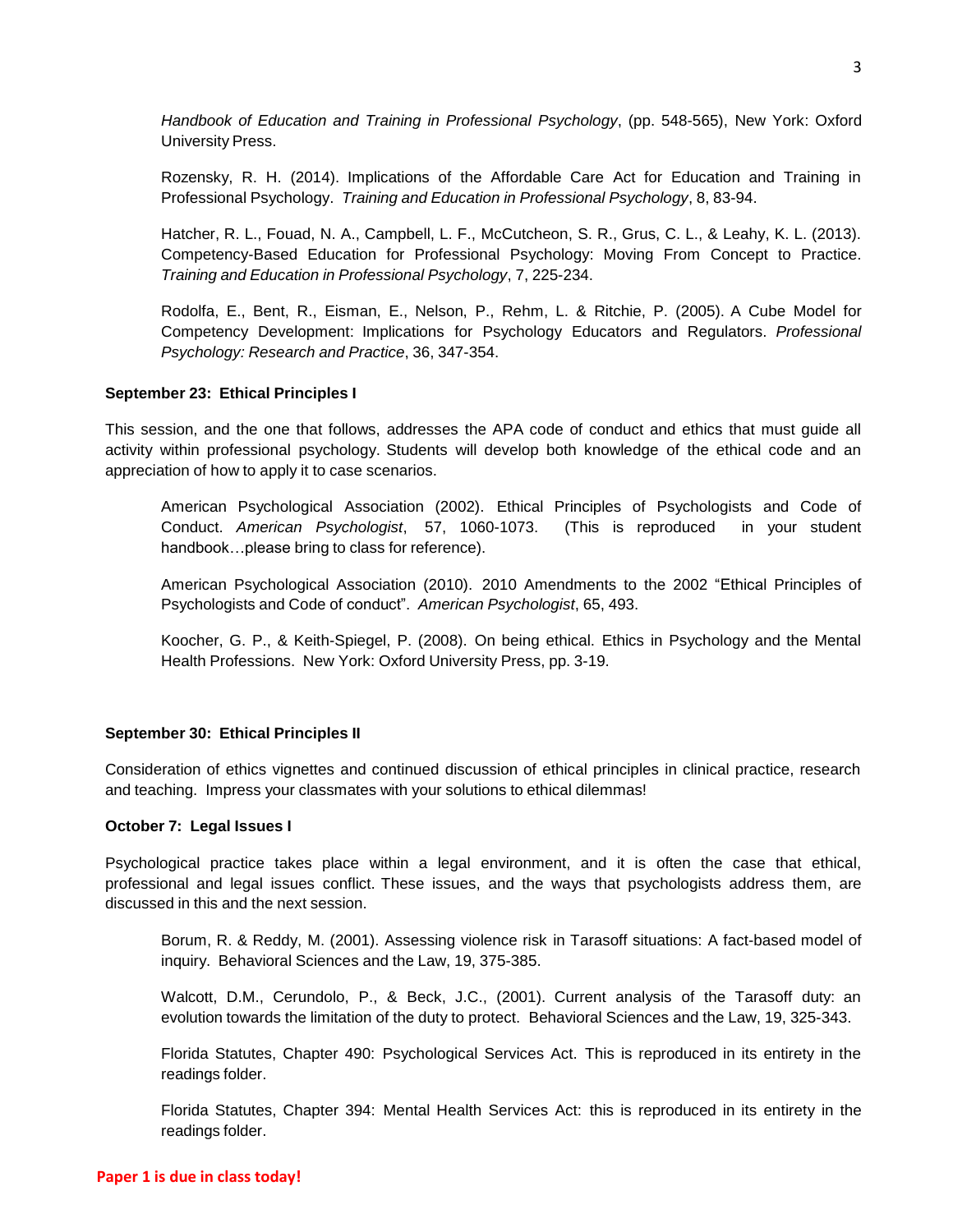### **October 14: No Class – Homecoming**

#### **October 21: Legal Issues II: Case vignettes, discussion on appropriate action**

American Psychological Association Practice Organization (2010). Telehealth: Legal basics for psychologists. *Good Practice*. Summer 2010, 1-7.

American Psychological Association Practice Organization (2013). Reporting child abuse and neglect. *Good Practice*. Summer 2013, 2-5.

#### **October 28: Supervision and Consultation I**

The development of skills, competencies, and capabilities by students in training in clinical psychology programs depends on the program's ability to provide them with access to competence and thoughtful supervision of research, clinical, and professional development activities. This section of the course reviews extant models and concepts of supervision and it intended to provide the student with tools to be a competence consumer of supervision at all levels of the program.

Falender, C. A. & Shafranske, E. P. (2004). *Clinical Supervision: A Competency – Based Approach*. Washington, DC: American Psychological Association, Chapter 1, "The Practice of Clinical Supervision".

Crook, R. E., & Potkar, K. A. (2010). The supervisory relationship. In N. Ladany & L. J. Bradley (Eds.), *Counselor Supervision* (pp. 15-52). New York: routledge.

Markin, R. A. (2010). Supervision of assessment. In N. Ladany & L. J. Bradley (Eds), *Counselor Supervision* (pp. 309-333). New York: Routledge.

#### **November 4: Supervision and Consultation II**

We will continue to discussion of supervision and consultation models.

#### **November 18: Diversity and Multicultural Competence I: Guest Presenter TBA**

The workforce in clinical psychology is not nearly as diverse as the clients we serve. For this reason, psychologists need training and experience in issues that relate to the provision of psychological services to patients from diverse cultures and backgrounds. This knowledge and expertise is built upon didactic knowledge, experience, and personal exploration. The two sessions devoted to this topic lay the groundwork for the development of multicultural competency, with the knowledge that attainment of such competencies is an ongoing process that continues through a process of lifelong learning on the part of the every professional psychologist.

Hall, G.C.N. (2006). Diversity in Clinical Psychology. *Clinical Psychology Science and Practice*, 13, 258-262.

American Psychological Association (2003). Guidelines on multicultural education, training, research, practice, and organizational change for psychologists. *American Psychologist*, 58, 377-402.

Hansen, N.D., Pepitone-Arreola-Rockwell, F., & Greene, A. (2000). Multicultural competence: Criteria and case examples. *Professional Psychology: Research and Practice*, 31, 652-660.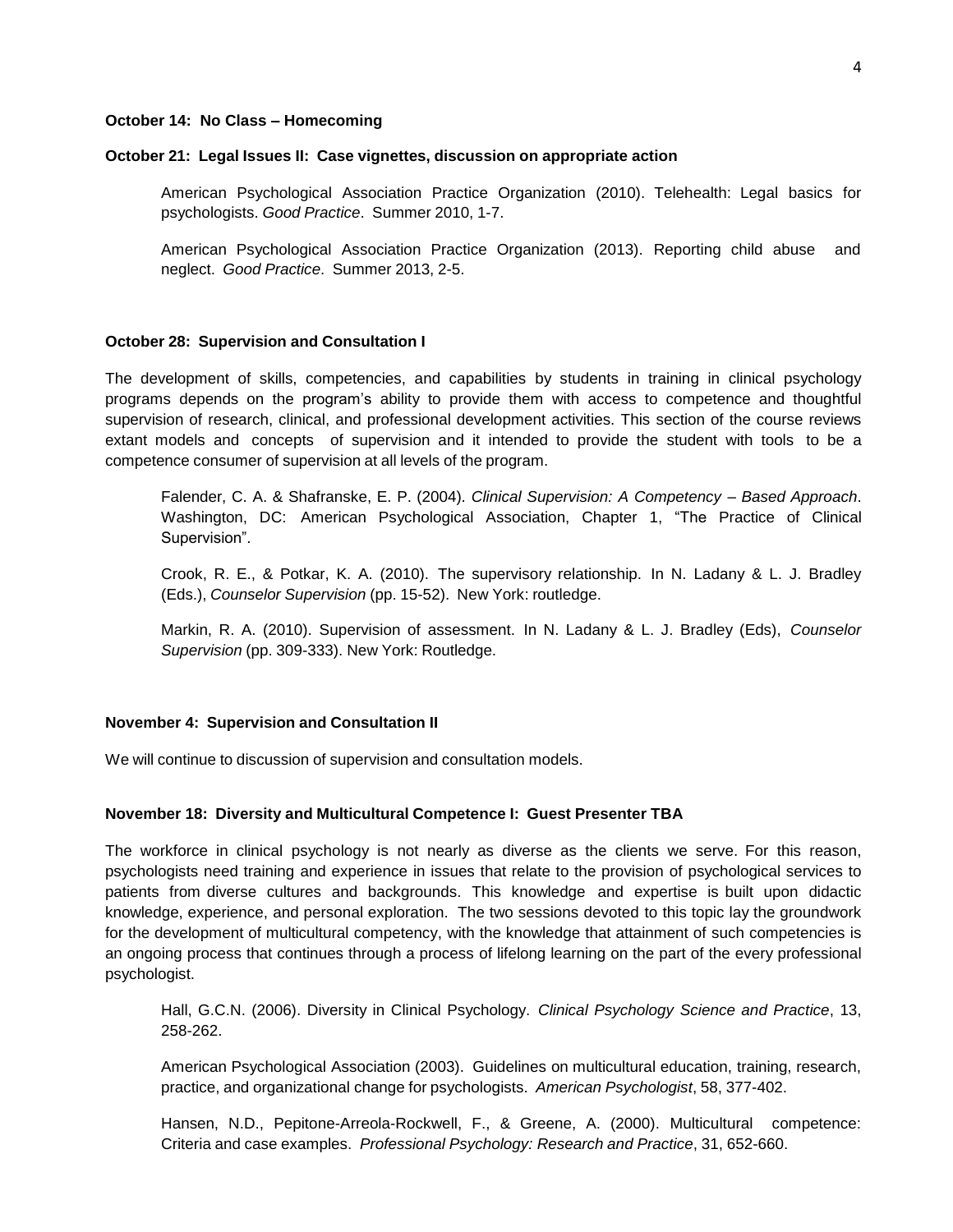### **November 25: No Class, Thanksgiving Holiday**

### **December 2: Diversity and Multicultural Competence II**

Ancis, J. R. & Ladany, N. (2010). A multicultural framework for counselor supervision. In N. Ladany & L. J. Bradley (Eds.), *Counselor Supervision* (pp. 53-95). New York: Routledge.

Jones, J. M., Sander, J. B. & Booker, K. W. (2013). Multicultural competency building: Practical solutions for training and evaluating student progress. *Training and Education in Professional Psychology*, 7, 12-22.

### **Paper 2 is due in class today!!**

**Course Materials and Technology:** Course materials consist of a series of readings, created in .pdf format. These will be located on the Canvas course site, as will a copy of this syllabus.

For technical support for this class, please contact the UF Help Desk at:

- [Learning-support@ufl.edu](mailto:Learning-support@ufl.edu)
- (352) 392-HELP select option 2
- [https://elearning.ufl.edul](https://elearning.ufl.edul/)

# **ACADEMIC REQUIREMENTS AND GRADING**

**Assignments:** During the course, two short papers are required that will assess the student's analysis of specific issues. The course grade is determined by an average of the two reaction papers (each graded on a 10-point scale). Due dates are detailed below. Papers are limited to five, double-spaced pages (12-point font), plus references, written in APA format and should reflect high professional standards of presentation. Borderline grades will be determined by class participation.

**Paper 1:** Present and discuss an ethical dilemma you have experienced/observed in your psychological activities, and how it was resolved OR, discuss limitations and potential problems you see with one or more aspects of the APA ethics code. **Due October 7 in class**.

**Paper 2**: If you were a program director charged with designing a curriculum in diversity education, what didactic, clinical, and research experiences would you employ to insure that your graduates both appreciated and understood diversity issues as they related to clinical practice and/or public policy? **Due December 2 in class**.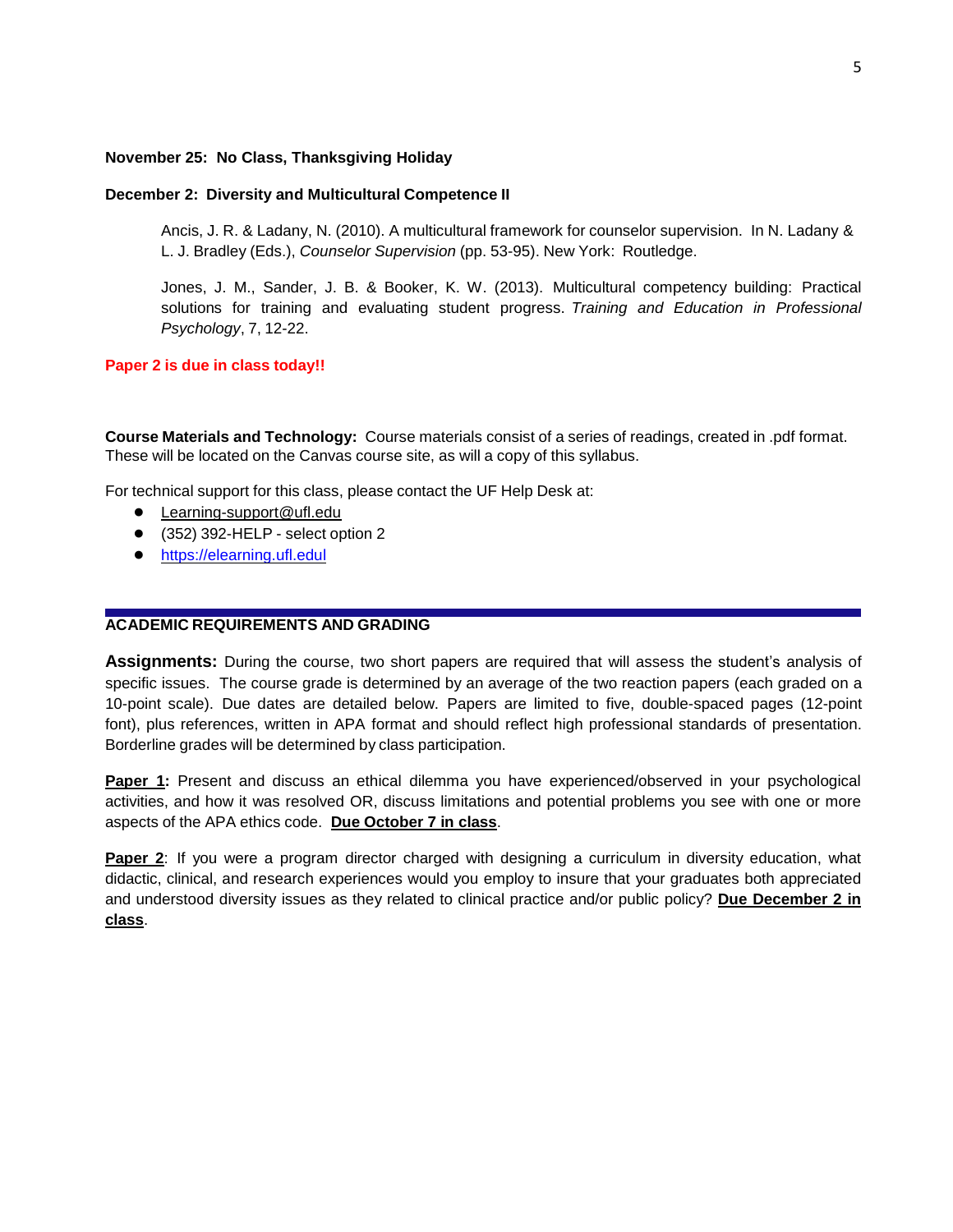## **Grading**

| Requirement | Due date   | Points or % of final grade (% must sum to 100%) |
|-------------|------------|-------------------------------------------------|
| Paper 1     | October 23 | 50                                              |
| Paper 2     | December 4 | 50                                              |

Point system used (i.e., how do course points translate into letter grades).

| <b>Points</b><br>earned | 93-<br>00 | $90-$<br>92 | $87 -$<br>89 | 83-<br>86 | 80-<br>82 | ––<br>70             | 70<br>∼-<br>ັ<br>76<br>u | 70-<br>70<br><u>.</u>  | 67<br>69 | 63-<br>66 | 60-<br>62 | <b>Below</b><br>60 |
|-------------------------|-----------|-------------|--------------|-----------|-----------|----------------------|--------------------------|------------------------|----------|-----------|-----------|--------------------|
| ∟etter<br>Grade         | A         | д.          | $B+$         | ∽<br>◡    | D<br>D.   | $\mathbf{\check{v}}$ | ⌒<br>ັ                   | $\sim$<br>$\mathbf{v}$ | D+       | ٮ         | ∍<br>ֿיש  | -<br>-<br>-        |

Please be aware that anything below a B- is not an acceptable grade for graduate students. Students must earn a B- or better to complete this requirement.

|  |  |  |  |  |  | Letter grade to grade point conversions are fixed by UF and cannot be changed. |  |
|--|--|--|--|--|--|--------------------------------------------------------------------------------|--|
|--|--|--|--|--|--|--------------------------------------------------------------------------------|--|

| ∟etter<br>Grade        |     | А-   | B+            | D   | B-   | C+   | ⌒<br>ື          | ◠<br>v- | D+   | D   | D-   | Е   | <b>WF</b> |     | <b>NG</b> | S-  |
|------------------------|-----|------|---------------|-----|------|------|-----------------|---------|------|-----|------|-----|-----------|-----|-----------|-----|
| Grade<br><b>Points</b> | 4.0 | 3.67 | ാ ാാ<br>ິບ.ບບ | 3.0 | 2.67 | 2.33 | $\Omega$<br>z.u | .67     | 1.33 | 1.0 | 0.67 | 0.0 | 0.0       | v.v | 0.0       | 0.0 |

For greater detail on the meaning of letter grades and university policies related to them, see the Registrar's Grade Policy regulations at:

<http://catalog.ufl.edu/ugrad/current/regulations/info/grades.aspx>

**Exam Policy:** There are no examinations in this course.

**Policy Related to Make up Exams or Other Work:** Any student who anticipates missing a due date should make prior arrangements with Dr. Bauer or provide documentation explaining the situation that led to missing the deadline. For example, acute illness should be documented by a doctor's note.

## **Policy Related to Required Class Attendance**

Attendance and participation are expected. Students who must miss a class meeting should inform Dr. Bauer beforehand, if at all possible. All faculty are bound by the UF policy for excused absences. For information regarding the UF Attendance Policy see the Registrar website for additional details: <https://catalog.ufl.edu/ugrad/current/regulations/info/attendance.aspx>

## **STUDENT EXPECTATIONS, ROLES, AND OPPORTUNITIES FOR INPUT**

**Expectations Regarding Course Behavior:** You are expected to attend, participate and contribute to the discussion, show respect for others' opinions, and to untether yourself from your phone and interwebs.

**Communication Guidelines:** Students are encouraged to anticipate problems and to discuss them with Dr. Bauer in a timely fashion. Professional communication is expected.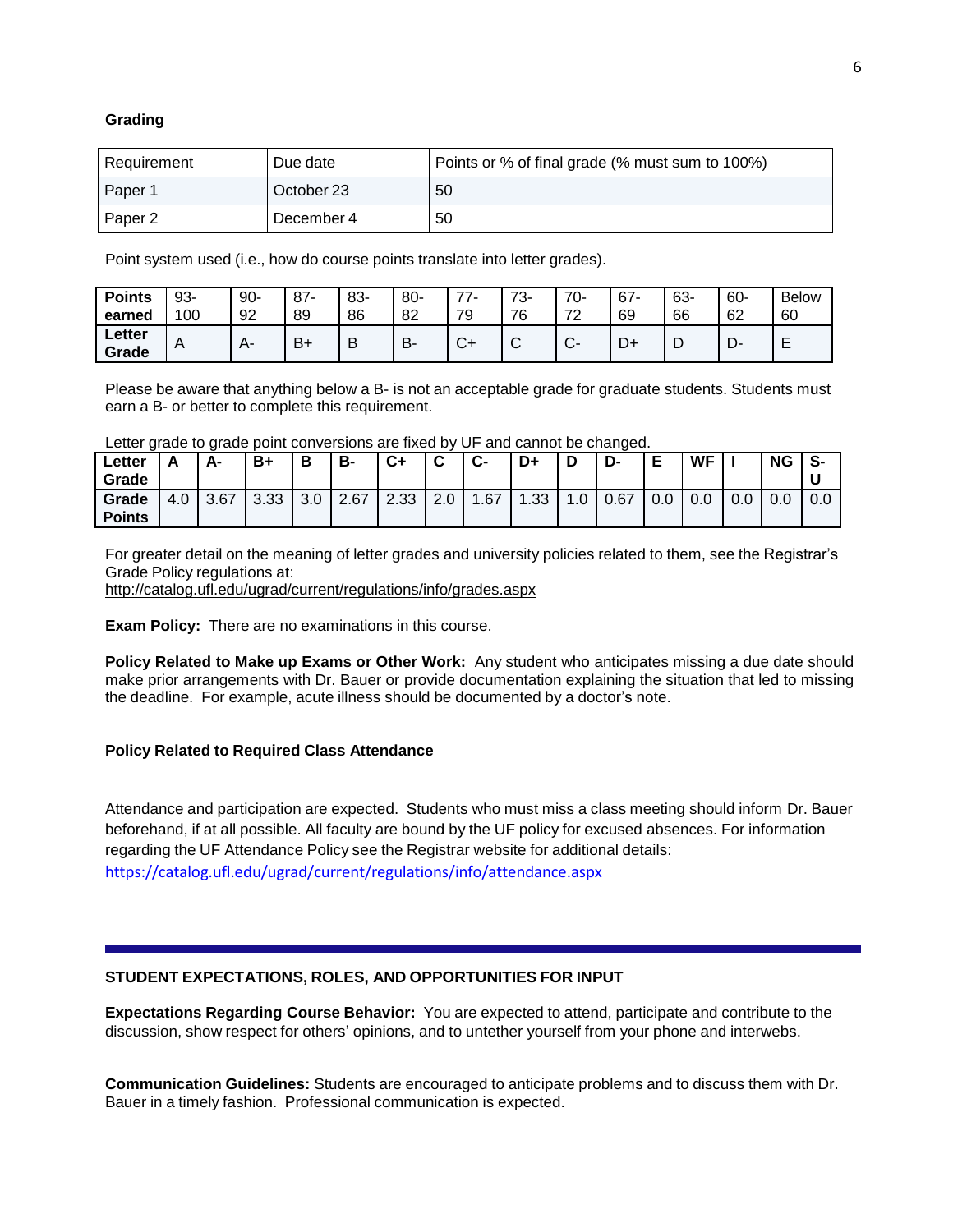## **Academic Integrity**

Students are expected to act in accordance with the University of Florida policy on academic integrity. As a student at the University of Florida, you have committed yourself to uphold the Honor Code, which includes the following pledge:

### "**We, the members of the University of Florida community, pledge to hold ourselves and our peers to the highest standards of honesty and integrity**."

You are expected to exhibit behavior consistent with this commitment to the UF academic community, and on all work submitted for credit at the University of Florida, the following pledge is either required or implied:

## **"On my honor, I have neither given nor received unauthorized aid in doing this assignment."**

It is your individual responsibility to know and comply with all university policies and procedures regarding academic integrity and the Student Honor Code. Violations of the Honor Code at the University of Florida will not be tolerated. Violations will be reported to the Dean of Students Office for consideration of disciplinary action. For additional information regarding Academic Integrity, please see Student Conduct and Honor Code or the Graduate Student Website for additional details: <https://www.dso.ufl.edu/sccr/process/student-conduct-honor-code/>

<http://gradschool.ufl.edu/students/introduction.html>

Please remember cheating, lying, misrepresentation, or plagiarism in any form is unacceptable and inexcusable behavior.

## **Online Faculty Course Evaluation Process**

Students are expected to provide feedback on the quality of instruction in this course by completing online evaluations at [https://evaluations.ufl.edu.](https://evaluations.ufl.edu/) Evaluations are typically open during the last two or three weeks of the semester, but students will be given specific times when they are open. Summary results of these assessments are available to students at [https://evaluations.ufl.edu/results/.](https://evaluations.ufl.edu/results/)

## **SUPPORT SERVICES**

## **Accommodations for Students with Disabilities**

If you require classroom accommodation because of a disability, you must register with the Dean of Students Office [http://www.dso.ufl.edu](http://www.dso.ufl.edu/) within the first week of class. The Dean of Students Office will provide documentation of accommodations to you, which you then give to me as the instructor of the course to receive accommodations. Please make sure you provide this letter to me by the end of the second week of the course. The College is committed to providing reasonable accommodations to assist students in their coursework.

### **Counseling and Student Health**

Students sometimes experience stress from academic expectations and/or personal and interpersonal issues that may interfere with their academic performance. If you find yourself facing issues that have the potential to or are already negatively affecting your coursework, you are encouraged to talk with an instructor and/or seek help through University resources available to you.

- The Counseling and Wellness Center 352-392-1575 offers a variety of support services such as psychological assessment and intervention and assistance for math and test anxiety. Visit their web site for more information: [http://www.counseling.ufl.edu.](http://www.counseling.ufl.edu/) On line and in person assistance is available.
- You Matter We Care website: [http://www.umatter.ufl.edu/.](http://www.umatter.ufl.edu/) If you are feeling overwhelmed or stressed, you can reach out for help through the You Matter We Care website, which is staffed by Dean of Students and Counseling Center personnel.
- The Student Health Care Center at Shands is a satellite clinic of the main Student Health Care Center located on Fletcher Drive on campus. Student Health at Shands offers a variety of clinical services. The clinic is located on the second floor of the Dental Tower in the Health Science Center. For more information, contact the clinic at 392-0627 or check out the web site at: <https://shcc.ufl.edu/>